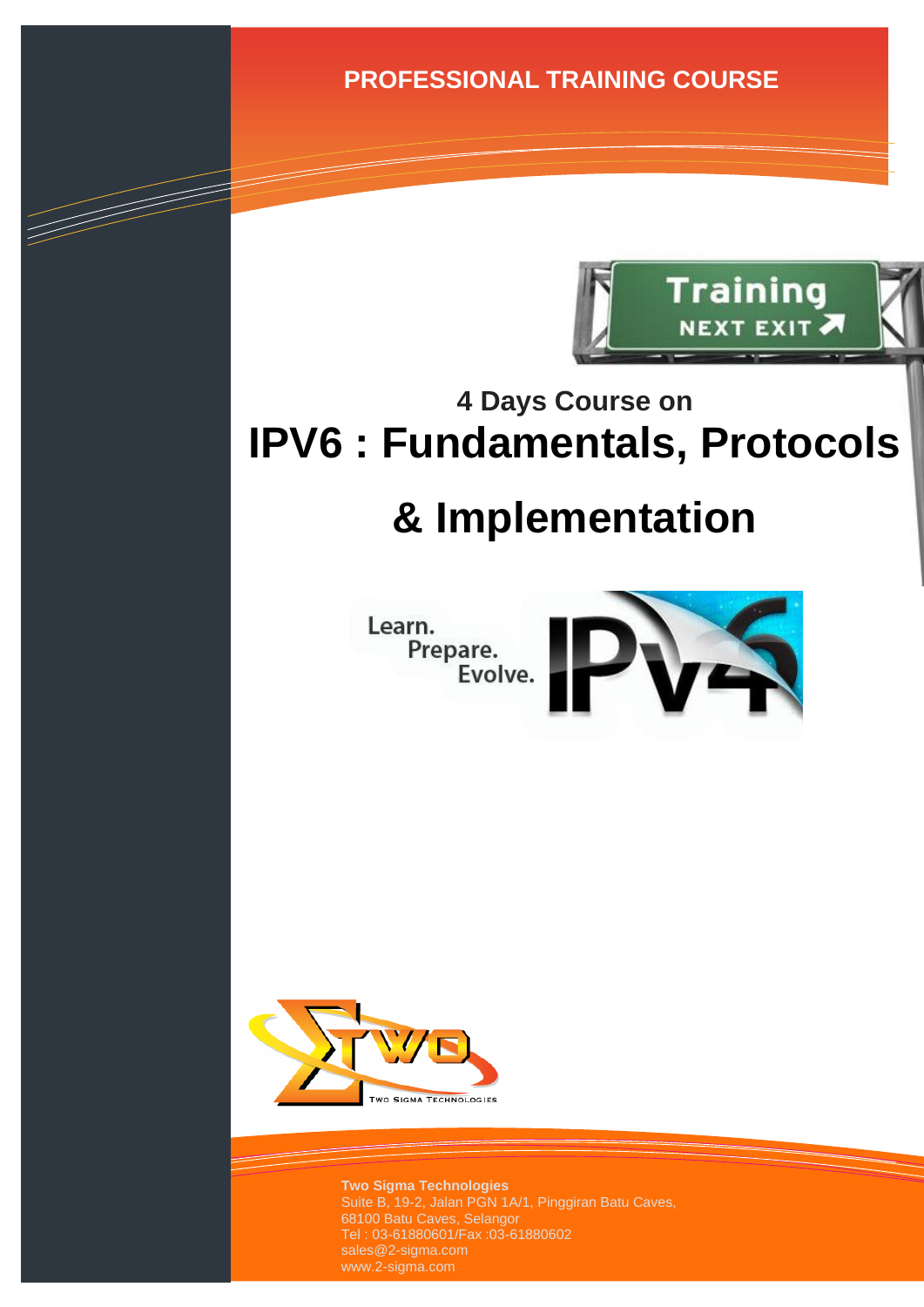

### **About the Course**

In the few coming years, a new protocol Internet Protocol version 6 (IPv6) will be used together with Internet Protocol version 4 (IPv4) in order to support the shortage of the public Internet addresses The new version IPv6 is designed to support the limitation of the IPv4 and to enhance the Internet protocol in terms of security, scalability and management.. This course provides a foundation of Internet standards-based IPv6 concepts and is suitable for network engineers as well as to support professionals who are already familiar with basic networking concepts and TCP/IP.

#### **Objectives**

At the end of this program participants will be able to achieve the following objectives:

- To identify the importance of the IPv6 in organizations.
- To design a network topology based on the IPv6.
- To differentiate between IPv4 and IPv6 in the data communication in a networks.
- To develop an understanding of the issues, philosophies and techniques involved in managing and migrating an IPv4 to IPv6.

#### **Methodology**

A variety of presentation methods will be used including short lecture-style, group discussions, laboratory sessions and exercises.

#### **Prerequisites**

Basic knowledge in computer and networking.

#### **Course Settings**

| <b>Date</b>      | Refer to Training Calendar                                    |  |
|------------------|---------------------------------------------------------------|--|
| Venue            | <b>Refer to Training Calendar</b>                             |  |
| Fees             | Contact Us at sales@2-sigma.com                               |  |
| <b>Timings</b>   | 0900-1700 (4 Days)                                            |  |
| <b>Inclusive</b> | Certificates and notes                                        |  |
| Audience         | <b>IT Officer, Network Engineer and Network Administrator</b> |  |
| Level            | <b>Basic to Intermediate</b>                                  |  |

**Two Sigma Technologies** Suite B, 19-2, Jalan PGN 1A/1, Pinggiran Batu Caves, 68100 Batu Caves, Selangor Tel : 03-61880601/Fax :03-61880602 sales@2-sigma.com www.2-sigma.com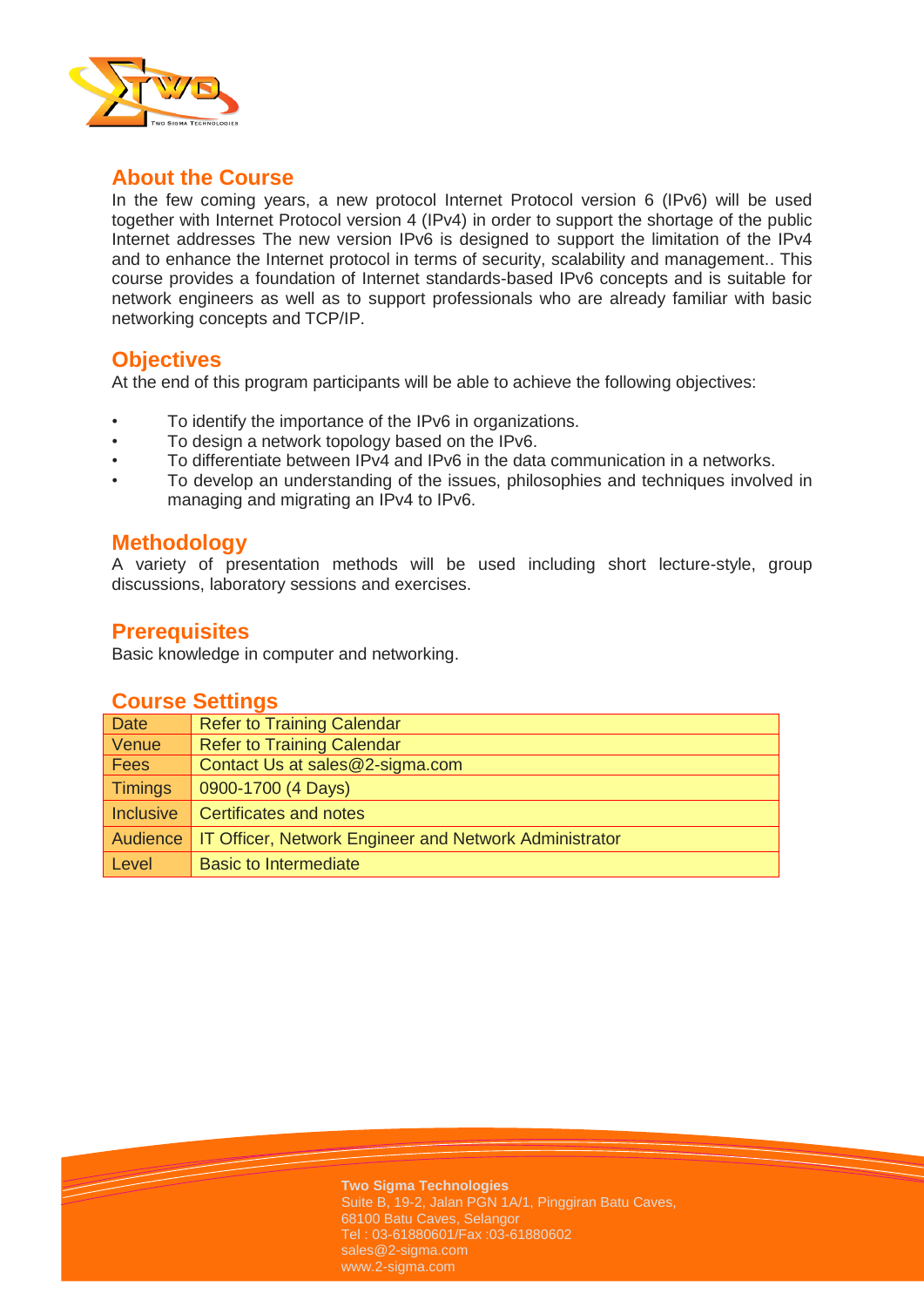

## **Network Fundamentals and IPv6 - Schedule**

|                        | Day 1                                              |
|------------------------|----------------------------------------------------|
| $09.00am - 10.00am$    | <b>Network Fundamentals I</b>                      |
|                        | Internetworking<br>$\bullet$                       |
|                        | <b>Internet Protocols</b><br>$\bullet$             |
|                        |                                                    |
| $10.00am - 10.30am$    | <b>Breakfast</b><br><b>Network Fundamentals II</b> |
| $10.30am - 12.45pm$    | <b>IPv4 Subnetting</b>                             |
|                        | $\bullet$<br>Variable Length Subnet Masks (VLSMs)  |
|                        |                                                    |
| $12.45$ pm $-02.15$ pm | Lunch                                              |
| $02.15$ pm $-05.00$ pm | <b>Working With Network Simulation</b>             |
|                        | <b>Local Area Network Design</b>                   |
|                        | <b>IPv4 addressing Scheme</b>                      |
|                        |                                                    |
| $09.00am - 10.00am$    | Day 2<br><b>Switching and Routing</b>              |
|                        | IPv4 Routing (Static, RIP, EIGRP and OSPF)         |
|                        | <b>Layer 2 Switching</b>                           |
|                        | <b>Virtual LANs</b>                                |
|                        |                                                    |
| $10.00am - 10.30am$    | <b>Breakfast</b>                                   |
| $10.30am - 12.45pm$    | <b>Working with Network Simulation</b>             |
|                        | • IP Routing Static                                |
|                        | <b>IP Routing RIP</b>                              |
|                        | <b>IP Routing EIGRP</b>                            |
|                        | <b>IP Routing OSPF</b>                             |
| 12.45pm - 02.15pm      | Lunch                                              |
| $02.15$ pm $-05.00$ pm | <b>Working with Network Simulation</b>             |
|                        | <b>Layer 2 Switching</b>                           |
|                        | <b>Virtual LANs</b>                                |
|                        |                                                    |
| $09.00am - 10.00am$    | Day 3<br><b>IPv6 Introduction Part 1</b>           |
|                        | <b>IPv4 Issues and IPv6 Benefits</b>               |
|                        | Ipv6 Header Structure                              |
|                        | <b>IPv6 Addressing Overview</b>                    |
|                        |                                                    |
| $10.00am - 10.30am$    | <b>Breakfast</b>                                   |
| $10.30am - 12.45pm$    | <b>IPv6 Introduction Part 2</b>                    |
|                        | <b>IPv6 Address Type</b>                           |
|                        | IPv6 Subnetting and Aggregation                    |

**Two Sigma Technologies** Suite B, 19-2, Jalan PGN 1A/1, Pinggiran Batu Caves, 68100 Batu Caves, Selangor Tel : 03-61880601/Fax :03-61880602 sales@2-sigma.com www.2-sigma.com